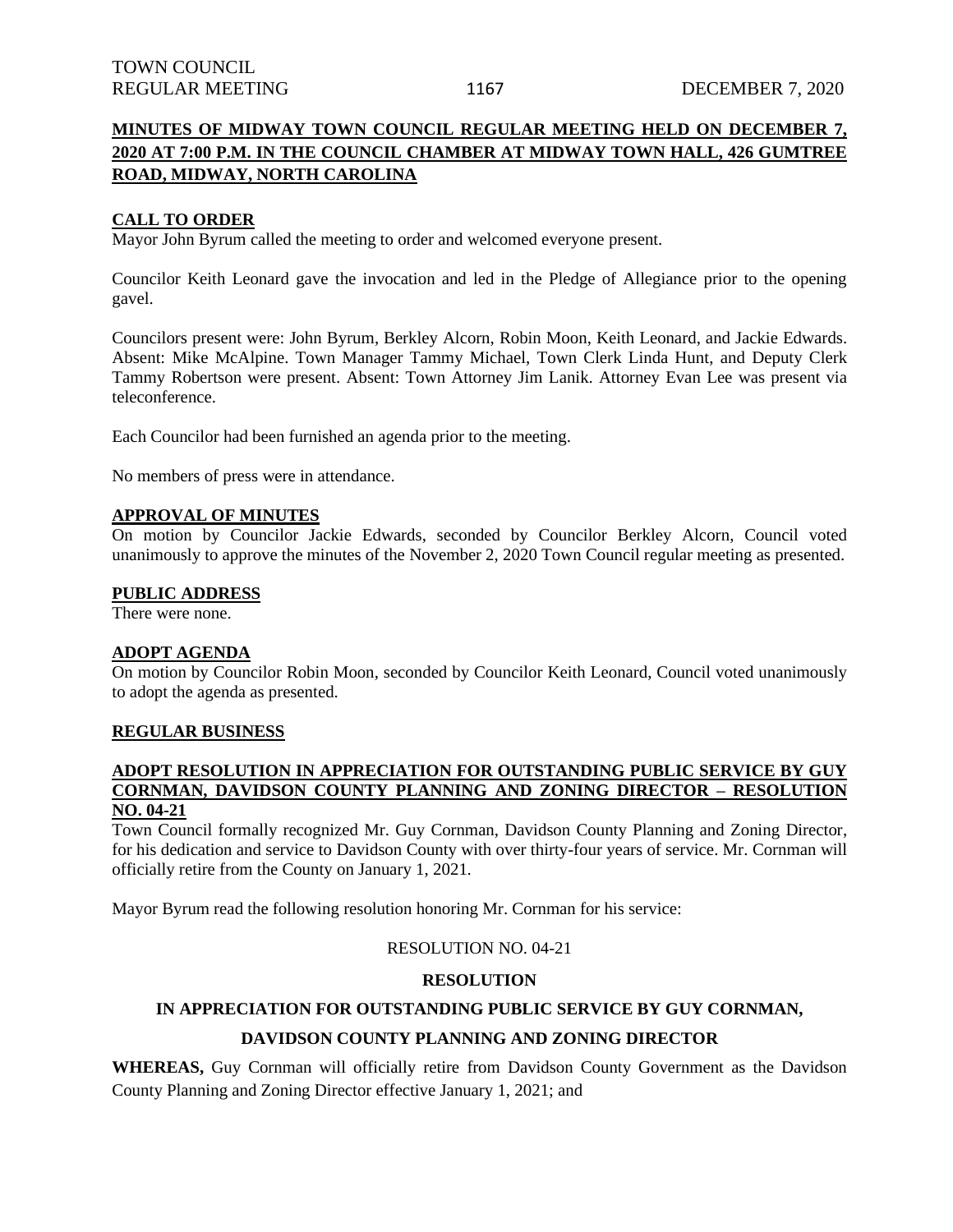**WHEREAS,** Guy Cornman has provided the citizens of Davidson County with exceptional service as the Davidson County Planning and Zoning Director for thirty-four years, having begun his career on October 29, 1984; and

**WHEREAS,** under his direction, numerous accomplishments were made including the expansion of zoning regulations to include all of Davidson County, establishing orderly growth and development to all of Davidson County through an updated Land Development Plan which has brought significant favorable changes to the County including laying the groundwork for the new I-85 Corporate Center in Linwood; and

**WHEREAS,** Guy Cornman has brought respect, honor, and integrity to Davidson County by leading by example and exhibiting the highest level of ethics; and

**WHEREAS,** Guy Cornman's unwavering commitment, willingness and ability to understand and respond to the concerns and needs of the citizens of Davidson County, has made a substantial contribution to the betterment of Davidson County.

**NOW, THEREFORE, BE IT RESOLVED** that the Town Council of the Town of Midway does hereby commend Guy Cornman for his legacy of dedication, enthusiasm, and outstanding public service given to the citizens of Davidson County for the past thirty-four years.

Mr. Cornman who was in attendance, said it has been an honor to work for the citizens of Davidson County and appreciated Town Council's recognition of his service. He remembers the days of not having technology and had to spend hours at the Tax Department researching from books.

He shared with Council, that Northern Davidson County was the first area in Davidson County to adopt zoning in 1973. It was a task to expand zoning south of US Highway 64, but in May 1990, zoning of this area was achieved by a split vote. In reality, it was the best decision the County could make at the time.

Mr. Cornman remembers trying to convince farmers that their soil would also be great for industrial growth. Since that time, the I-85 Business Center that is the home of Egger Wood Products was developed.

It is hard to look into the future, but it is great to look behind to see what has been accomplished.

## **GRANT REQUEST – OAK GROVE MIDDLE SCHOOL – PHYSICAL EDUCATION EQUIPMENT**

Town Council supports local schools and their endeavor to educate students mentally and physically to become well-rounded intellectual and physically fit youth. Each year during the budget process, Council approves grant monies to be requested and awarded if requirements are met by the requesting agency. For fiscal year 2020-2021, Town Council allotted \$12,000 in the annual budget for grant requests.

Oak Grove Middle School Health and Physical Education instructor, B.J. Harris, has submitted a Facility Development/Programming grant request for physical education equipment to be utilized by all students. As stated in the grant request, more than 700 students have weekly access to the gym, and funding from Davidson County is limited. Receiving the grant will allow the school to purchase additional equipment, thereby, allowing teachers more options to utilize for each class.

Mr. Harris stated that funds for the Physical Education Department have been decreasing over the years, and they have received no money from the County in the last couple of years. There is a lot of wear and tear on the equipment with over seven hundred kids participating in physical education classes. The grant money will supersize the Physical Education Department. Mr. Harris is looking for other grant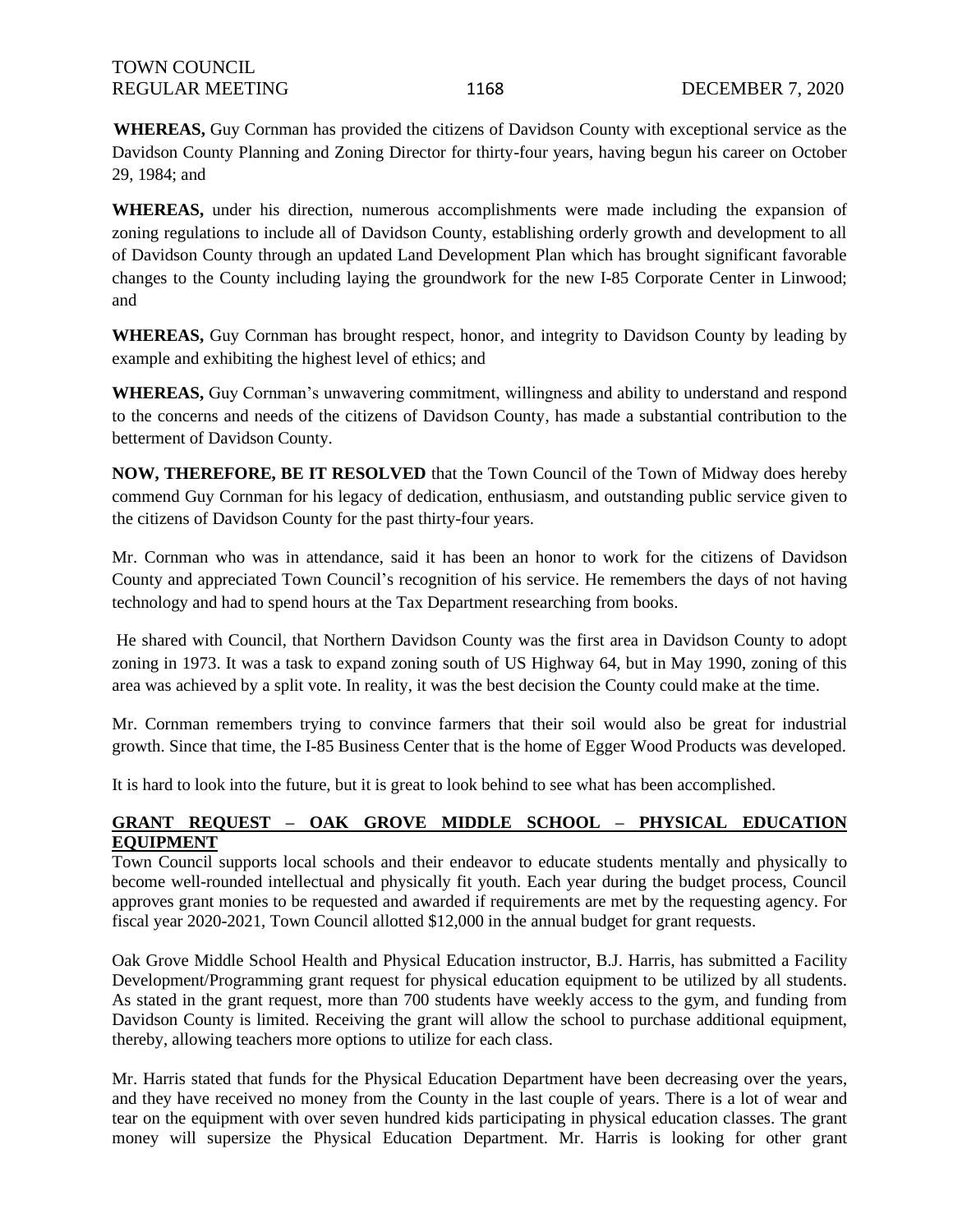opportunities as well to obtain equipment for the department. He did have a tee shirt fundraiser that raised a couple hundred dollars, but because of Covid-19, normal opportunities for fundraisers have been taken away.

Councilor Berkley Alcorn questioned the \$1,000 shipping costs on the order for physical education equipment that Mr. Harris submitted from Gopher Sport. Mr. Harris said that he is not tied to this company to purchase equipment. If he can purchase the equipment from another vendor at a lesser cost, he will do so.

Council requested that Mr. Harris provide proof of the purchase once the order has been received.

Councilor Jackie Edwards mentioned Oak Grove Middle School's current year operating budget was not included with the grant application. Mr. Harris agreed to provide that information to Council once he receives it from the school treasurer.

Staff has reviewed the Facility Development/Programming grant request for compliance and Oak Grove Middle School has met the grant requirements. Staff recommends Council review the request by Oak Grove Middle School.

Councilor Berkley Alcorn made a motion to award \$3,200 to Oak Grove Middle School for the purchase of physical education equipment. Councilor Jackie Edwards seconded the motion.

Under discussion, Councilor Robin Moon stated that Physical Education Departments do not receive very much money and proposed to give \$3,500 to Oak Grove Middle School's Physical Education Department.

Councilor Berkley Alcorn withdrew his motion to award Oak Grove Middle School \$3,200 for the purchase of physical education equipment.

On motion by Councilor Berkley Alcorn, seconded by Councilor Jackie Edwards, Council voted unanimously to award Oak Grove Middle School \$3,500 for the purchase of physical education equipment.

### **LAND USE PLAN UPDATE – MIDPOINT PRESENTATION – JASON EPLEY – BENCHMARK CMR, INC.**

The Town's current ten-year Land Use Plan which covers the time-period from 2010-2020 is due to be updated. At the Town Council Regular meeting held on February 3, 2020, Council approved a contract with Benchmark CMR, Inc. to update the plan.

A current, relevant, and digitized Land Use Plan is paramount to ensure the Town of Midway remains on the radar of economic development and planned and sustained growth.

The update to the Land Use Plan has allowed the community to provide input into the desired future growth pattern of the Town and will set forth a path to achieving that future vision.

Mr. Jason Epley, President of Benchmark CMR, Inc. has been working with the Planning Board throughout 2020 about topics that are important to guide the development of the Comprehensive Plan.

Mr. Epley made the following presentation to Town Council regarding the progress that has been made in updating the Land Use Plan.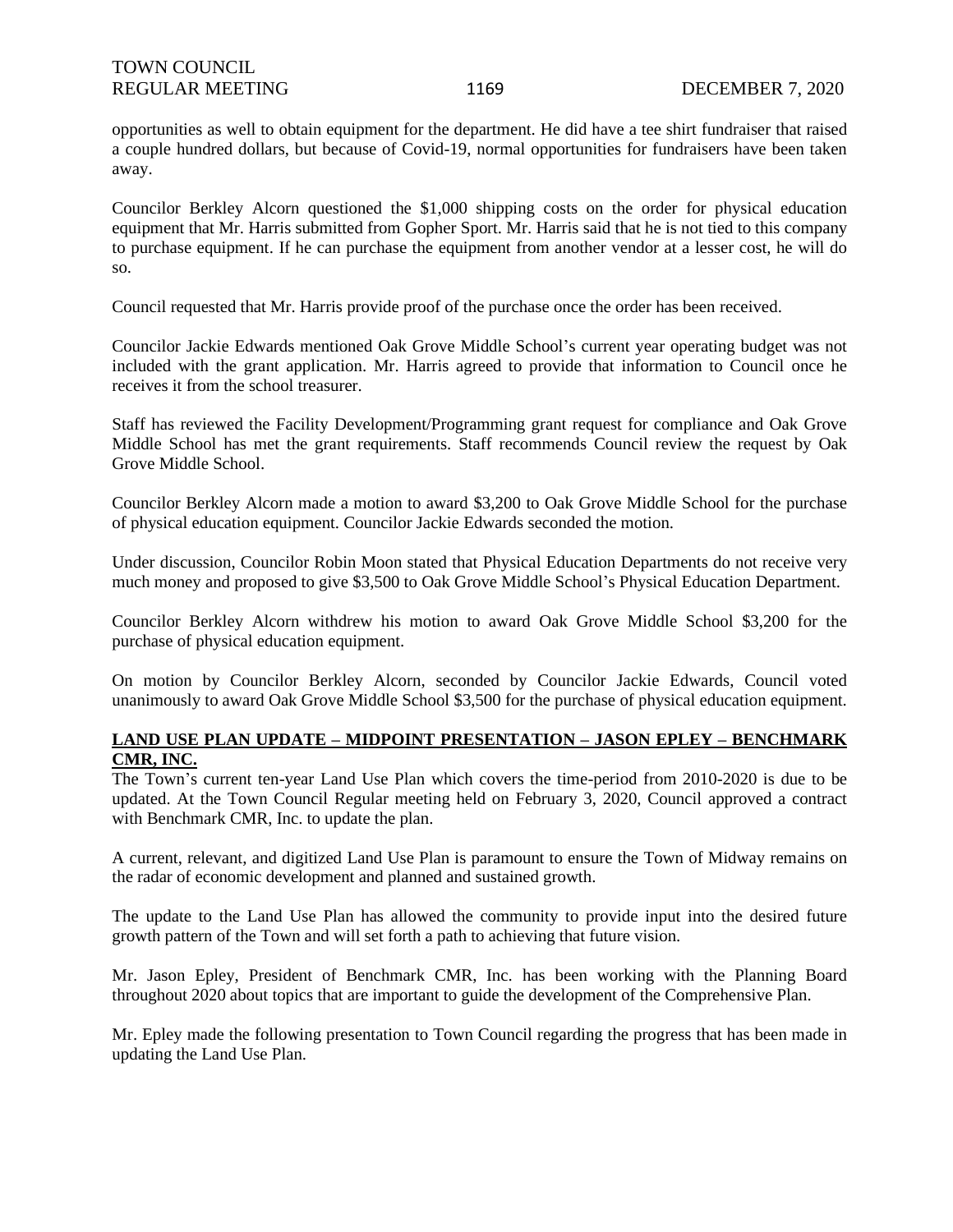## Purpose of the Plan

- Blueprint for the future of the Town
- Looks at development trends, previously approved plans, demographic and economic data, and community perceptions
- The plan serves as the primary policy guide for decision making regarding:
	- Land Use & Development
		- Parks & Recreation
	- Transportation
- Capital Investments

• Utilities

## Purpose of the Plan

- Blueprint for the future of the Town
- Looks at development trends, previously approved plans, demographic and economic data, and community perceptions
- The plan serves as the primary policy guide for decision making regarding:
	- Land Use & Development
- Parks & Recreation
- Transportation
- Capital Investments

• Utilities

- - **Proposed Planning Process**
- Project Phases
	- $\circ$  Phase One Update Background Research
	- $\circ$  Phase Two Visioning & Development of Goals
	- $\circ$  Phase Three Objective & Strategy Development
	- $\circ$  Phase Four Draft Plan Development & Review
	- $\circ$  Phase Five Final Plan Development & Review
	- $\circ$  Phase Six Adoption Process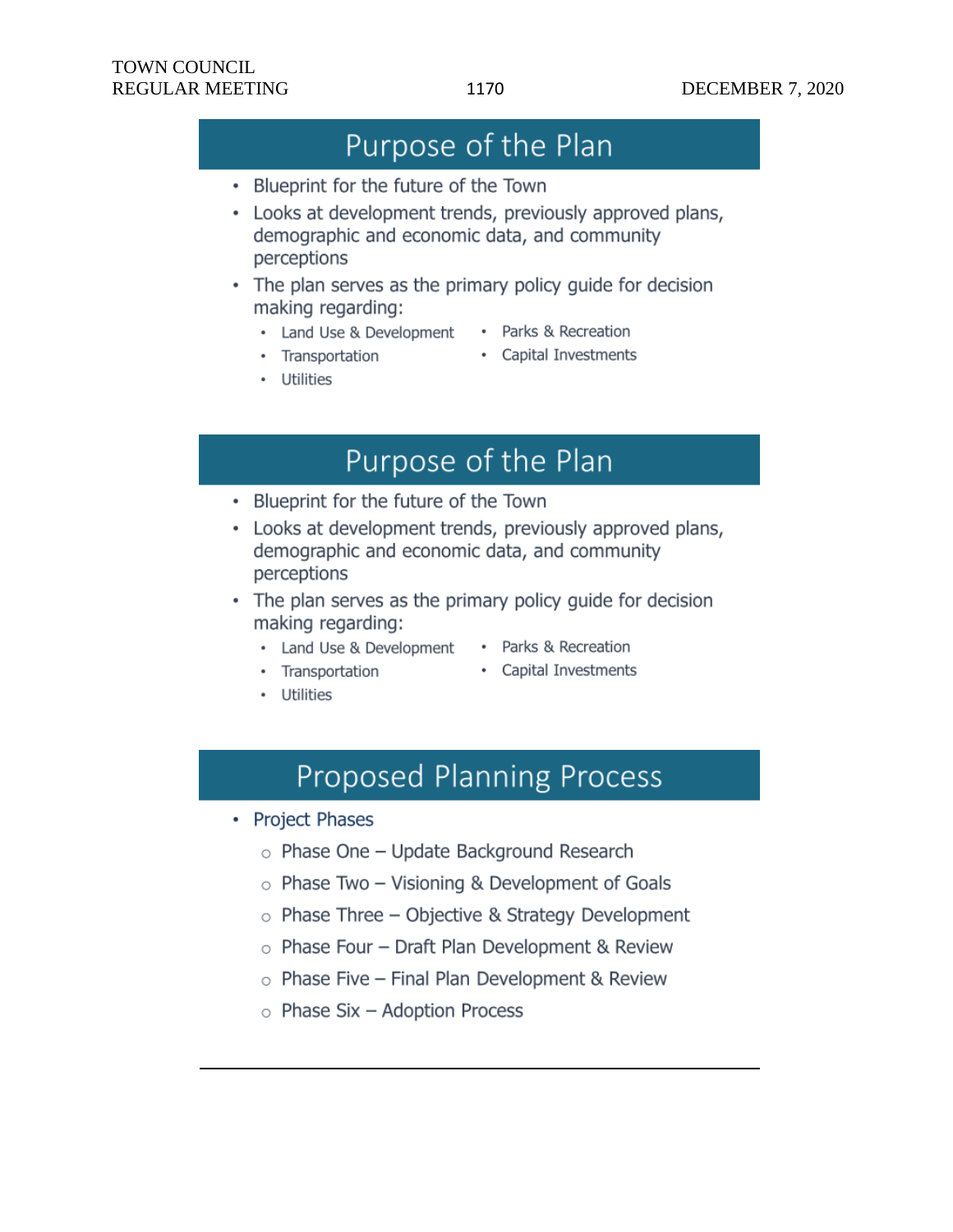- Population & Housing
- **Economic Profile** ٠
- Transportation
- Land Use and Development
- Environment and Natural Resources
- Existing Plans
- Existing Development Regulations



# **COMMUNITY SURVEY RESULTS**

## WHO TOOK THE SURVEY

## **Respondent Affiliation**

|                            | <b>PERCENT OF RESPONSES</b> | <b>NUMBER OF RESPONSES</b> |
|----------------------------|-----------------------------|----------------------------|
| I live in Midway           | 94%                         | 224                        |
| I work in Midway           | 6%                          | 15                         |
| I own property in Midway   | 69%                         | 165                        |
| I own a business in Midway | 7%                          | 6                          |
| Other                      | 5%                          |                            |

254 TOTAL **RESPONSES** 

 $(2$  PAPER $)$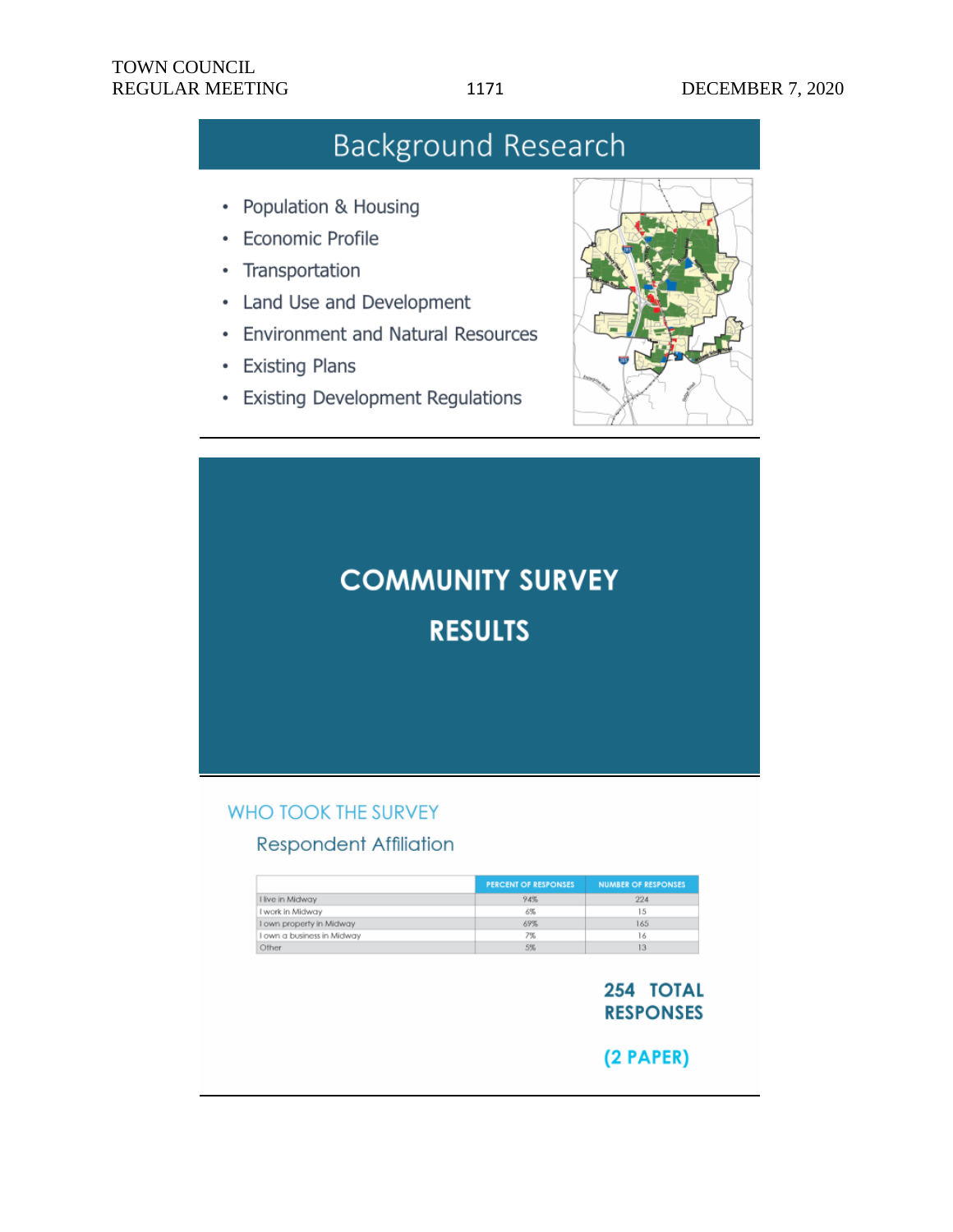## WHO TOOK THE SURVEY



## WHO TOOK THE SURVEY **Employment Status**



## Longevity of Residence



## HOW WOULD YOU RATE YOUR QUALITY OF LIFE?

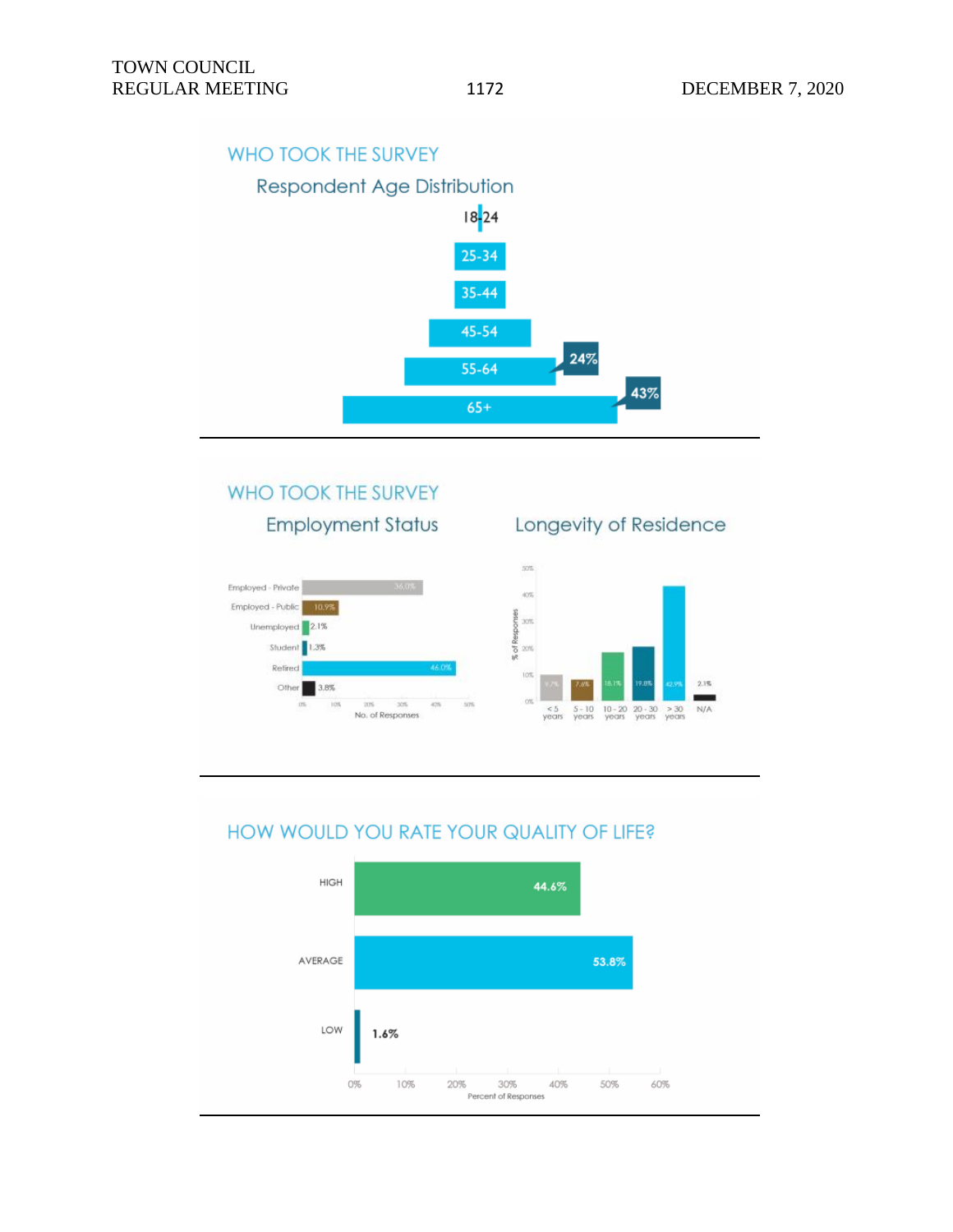

## WHAT IS YOUR PERCEPTION OF THESE FACTORS (1-5)?

## WHAT'S YOUR PERCEPTION OF THE PACE OF GROWTH?



## WHAT TYPES OF NEW DEVELOPMENT DO YOU PREFER?

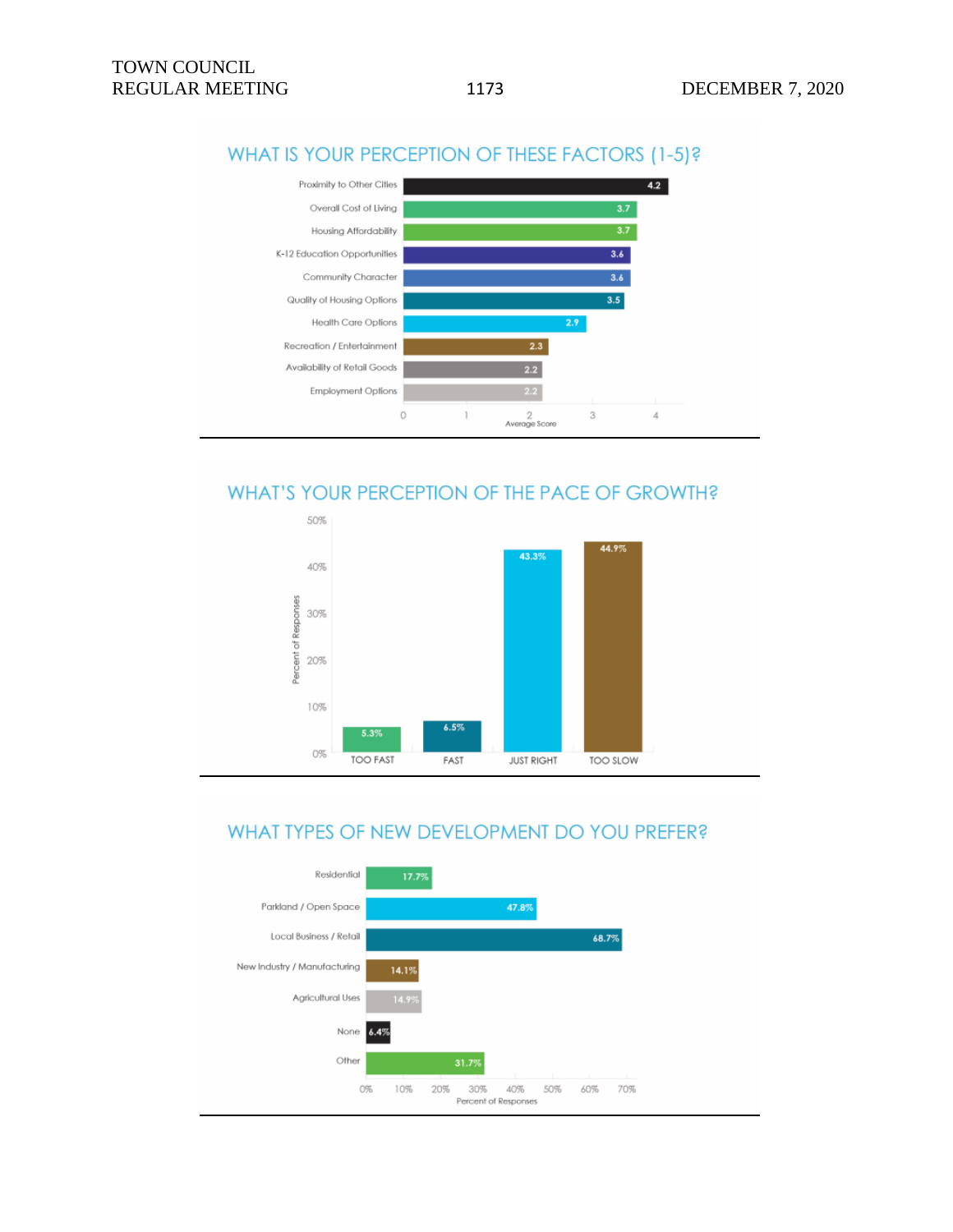

## MOST NEEDED FOR ECONOMIC DEVELOPMENT?

## **WHAT IS YOUR PERCEPTION OF TRAFFIC?**



## WHAT ARE THE TOP TRANSPORTATION ISSUES?

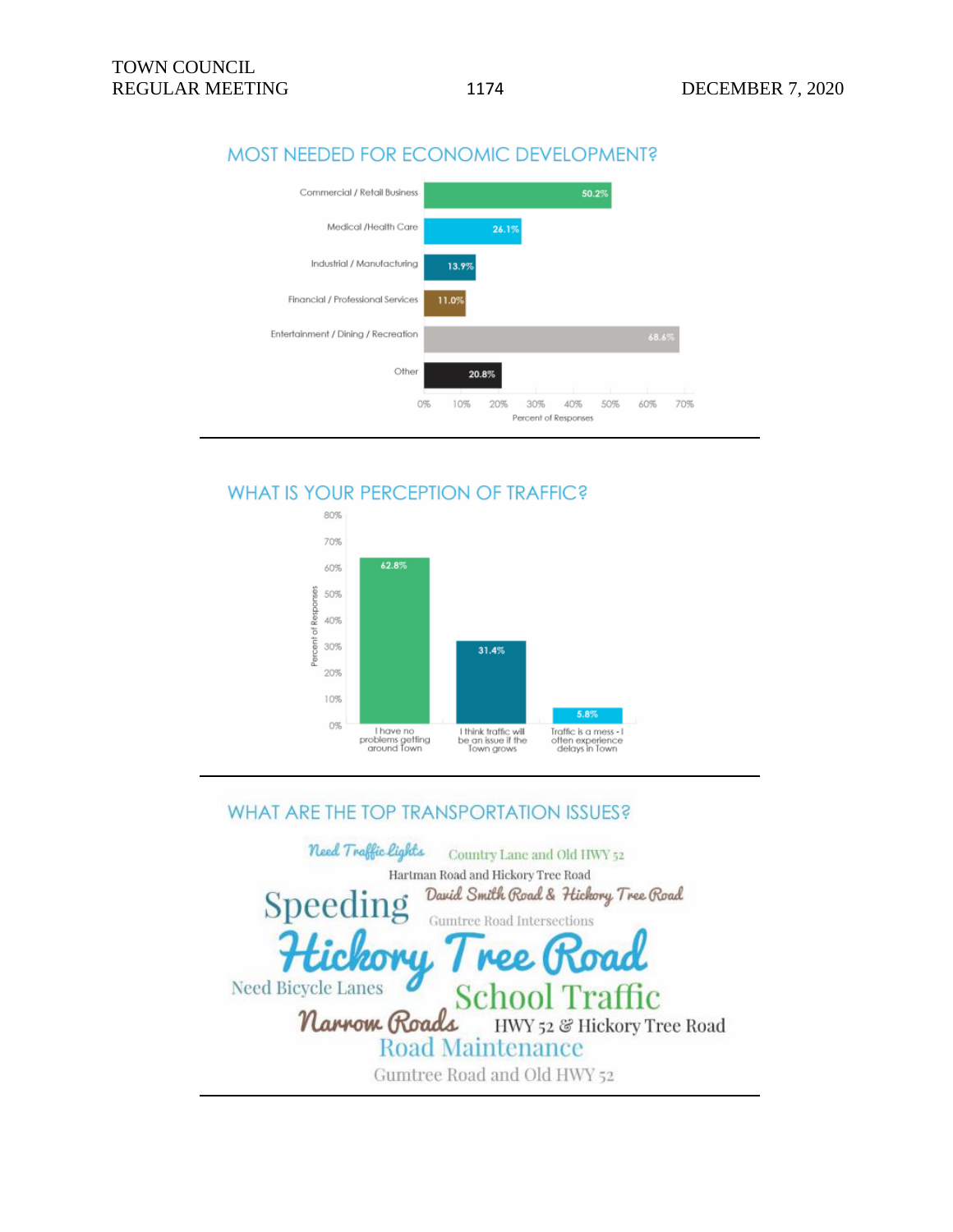## WOULD YOU LIKE OTHER TYPES OF TRANSPORTATION?



## ARE YOU SATISFIED WITH EXISTING PARKS & RECREATION?



## WHAT NEW RECREATIONAL AMENITIES DO YOU WANT?

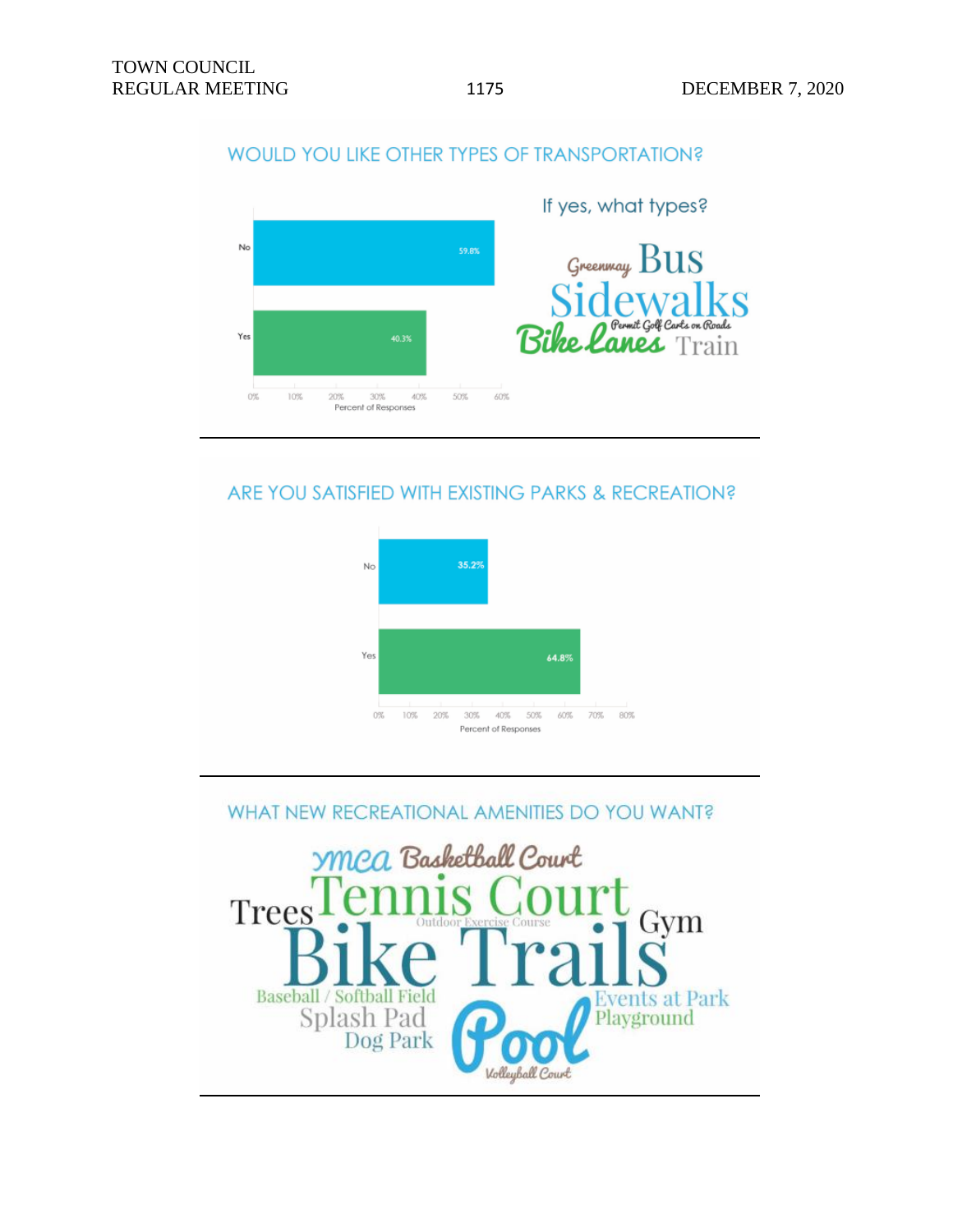

## HOW SATISFIED ARE YOU WITH TOWN SERVICES?

# **BUILDNG BLOCKS FOR THE VISION**

## **MAJOR ELEMENTS**

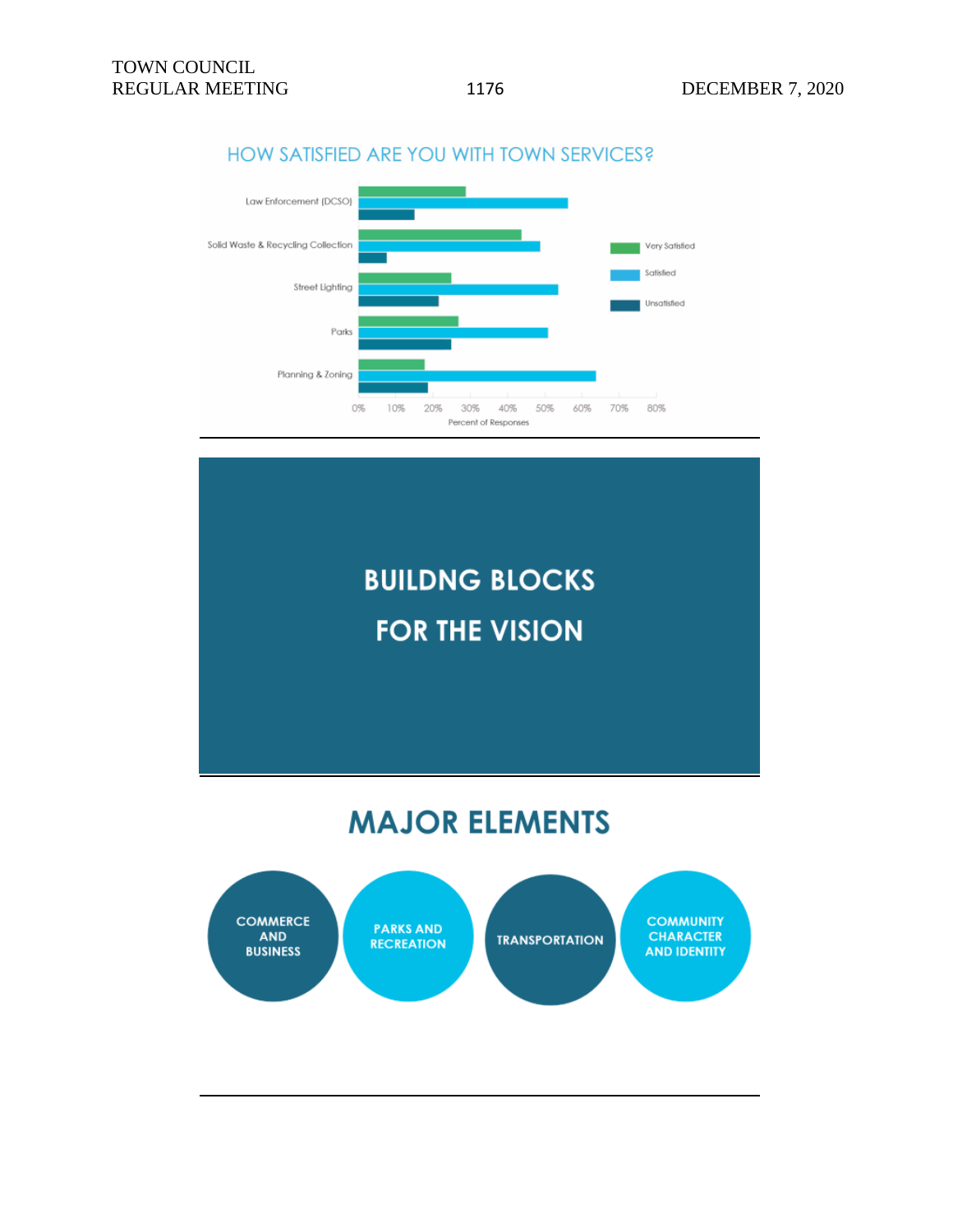## **CORE PRINCIPLE**

Midway as a place for commerce -A town that is a viable place to do business, with vibrant commercial areas and new businesses.

## **CORE PRINICPLE**

Midway as a place for recreation -A town that provides recreation opportunities and amenities for the Town's residents.

## **CORE PRINCIPLE**

Midway as a place of mobility  $-$  A town that has a safe and efficient transportation network.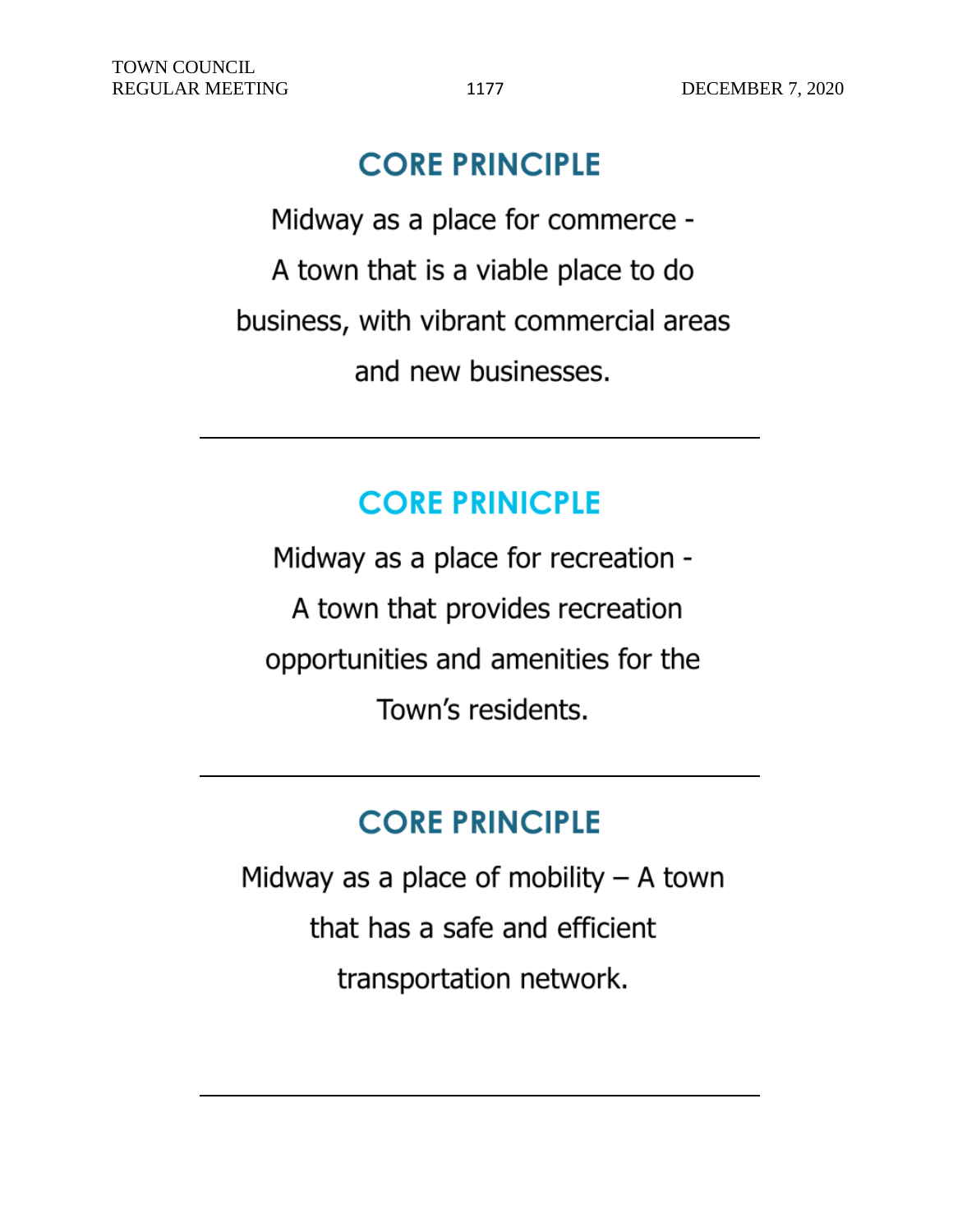## **CORE PRINCIPLE**

Midway as a place that values its character - A town with a strong identity founded on the unique assets of the community.



# **Upcoming Meetings**

- Mid-Point Presentation to Town Council (December 7)
- Planning Board Meeting (January)
- Planning Board Meeting (February)
- First Public Drop in Meeting (March)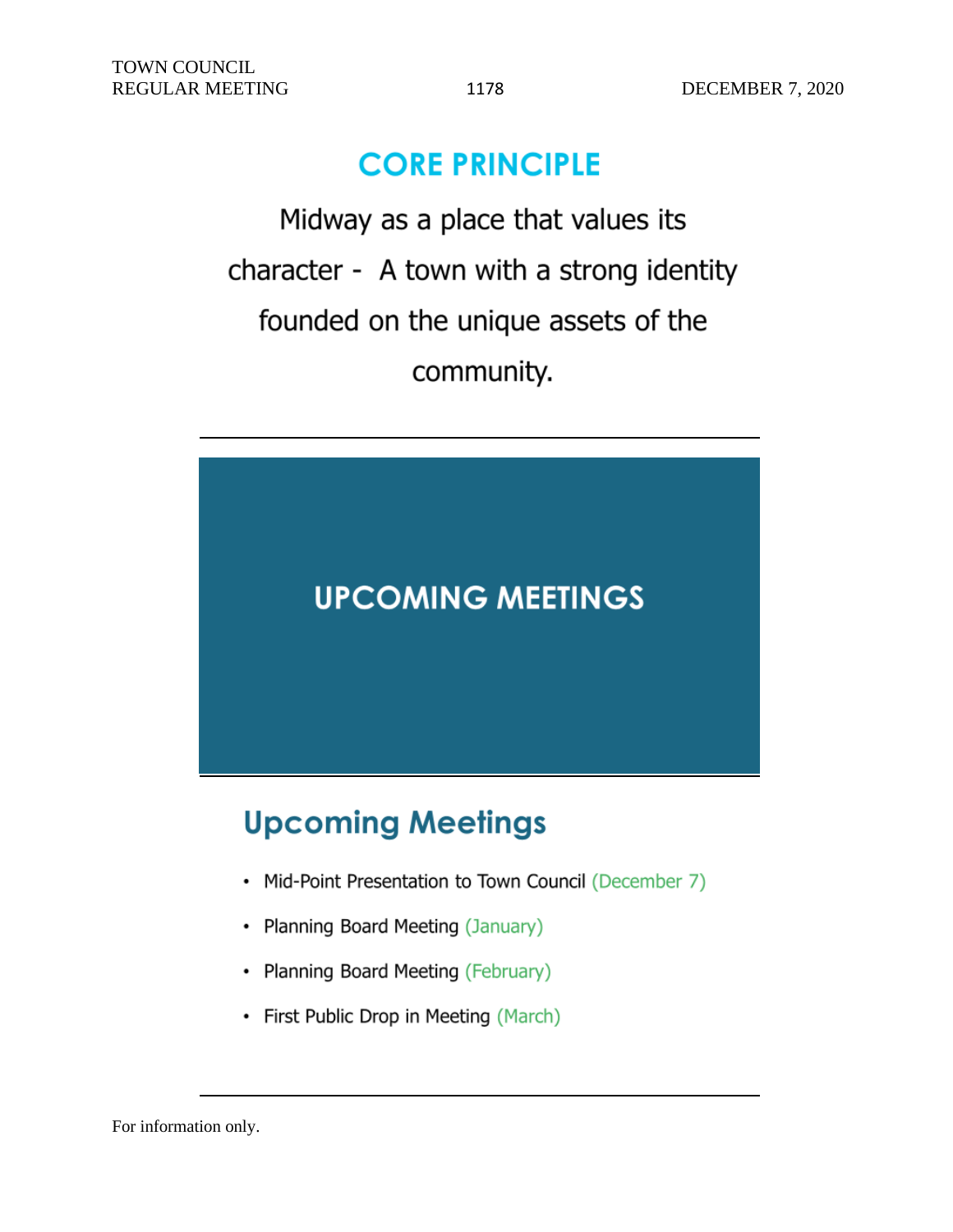### **CONTRACT RENEWAL – WILLIAM Z. DILLON D/B/A DILLON OUTDOORS – LAWN AND GROUNDS MAINTENANCE**

The Town contracts annually with Dillon Outdoors for Maintenance/Mowing of the lawns and Town Park grounds, and Snow Removal Services.

Dillon Outdoors has submitted the following proposals – **See attached Exhibits A and B.**

**Exhibit A** outlines the scope and hourly rates for Lawn/Grounds Maintenance Services for the Town Park area, Town Hall grounds, Fred Sink Road, and Snow Removal for the Town Hall Parking Lot.

#### **Lawn/Grounds Maintenance Proposal**

#### **Town Park**

\$50.00 per hour mowing and trimming of grass areas.

#### **Fred Sink Road**

\$45.00 per hour plus materials at cost. Mowing along fence line, plant installation and maintenance.

#### **Town Hall**

\$45.00 per hour plus materials at cost. Plant installation, plant pruning, mulching plant beds, fertilization of landscape plants, spraying weeds in lawn and plant beds, blowing parking lot and walkways clear of debris.

#### **Town Hall Parking Lot**

\$85.00 per hour snow removal

**Exhibit B** outlines the Lawn/Grounds Maintenance costs for the outlying areas of Gumtree Road fence line, Country Lane, grass, and maintenance of Town of Midway decorative signage, etc.

#### **Lawn/Grounds Maintenance Proposal**

**Monthly grounds maintenance** – mowing, edging, trimming of all grass areas and fence around Town Hall building, mowing grass in front of Gumtree Road fence line, mowing grass and maintaining along fence line on Country Lane, mowing/trimming grass around all four Town of Midway decorative signage (Front of sign at stoplight at intersection of Hickory Tree Road/Old Highway 52, Follansbee Road/Old US Highway 52, Payne/Hickory Tree Roads, near Carter Lumber on Old US Highway 52).

\$150 per week/\$600 per month – if dry weeks cause no growth, lawn will be skipped that week and no charge will be billed. This stands for all areas of Town property.

#### **Annual plantings in plant beds at all four decorative signs (begonias/pansies)**

\$270 (approximately six hours total labor) plus cost of plants

### **Mowing/weed eating bi-weekly service**

\$230 every two weeks or \$460 per month. Mowing/weed eating fence line and property at corner of Fred Sink/Hickory Tree Roads, mowing/maintaining behind fence line on Gumtree Road and both sides of fence on Country Lane, pump station on Country Lane.

Town Attorney Jim Lanik has reviewed and approved the Independent Contractor's agreement with Dillon Outdoors.

Staff recommends Town Council approve the contract with Dillon Outdoors for a period of two (2) years, with an automatic renewal for one (1) additional year.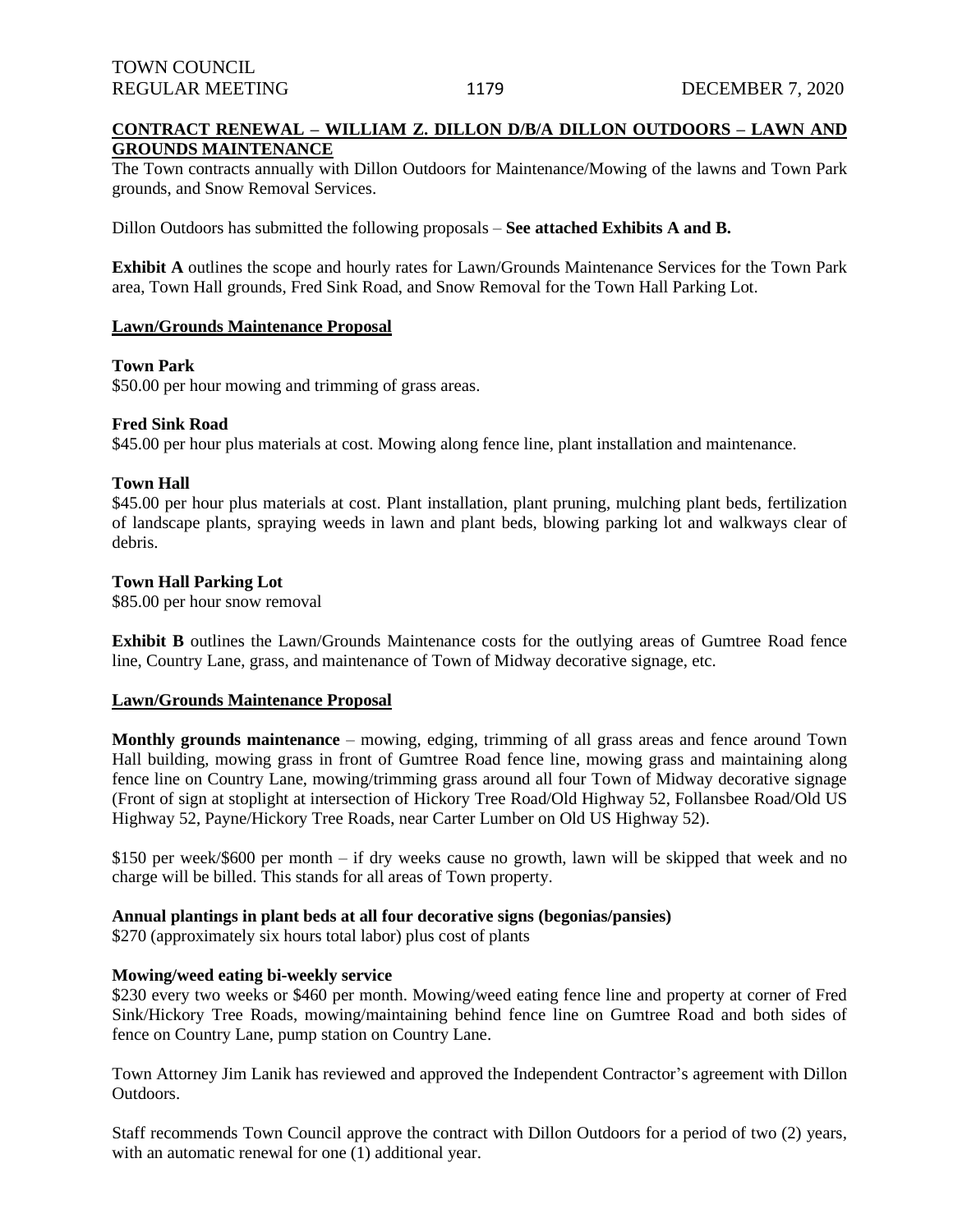| <b>TOWN COUNCIL</b>    |  |  |
|------------------------|--|--|
| <b>REGULAR MEETING</b> |  |  |

On motion by Councilor Jackie Edwards, seconded by Councilor Robin Moon, Council voted unanimously to approve the contract with William Z. Dillon D/B/A Dillon Outdoors for Maintenance/Mowing of the lawns and Town Park grounds, and Snow Removal Services for a period of two (2) years, with an automatic renewal for one (1) additional year.

### **CONTRACT RENEWAL – BUBBAJAKE, INC. D/B/A ONE STEP COMPUTER SOLUTIONS – IT SERVICES**

The Town of Midway contracts annually, IT/Email services with an independent contractor. One Step Computer Solutions is currently contracted to provide IT services and Email services.

One Step Computer Solutions has submitted two proposals as follows:

**Exhibit A** outlines the scope and cost of IT services. The annual quote for IT services is \$2,989.00. *The cost remains the same as the current agreement in place.*

- Emergency on site fee (Same day not previously scheduled) \$70.00
- Non-Emergency or standard on site fee (Previously scheduled) \$50.00
- On site service will be billed with a one (1) hour minimum and will be subtracted from agreement hours purchased
- Remote service will be billed with a one (1) hour minimum and will be subtracted from agreement hours purchased
- Phone service will be billed with a fifteen (15) minute minimum and will be subtracted from the agreement hours purchased
- Hours must be used within one (1) year from date of signing, unless rolled over into new agreement before expiration of that agreement. Hours rolled over must be less than total hours purchased though new agreement.

| Hours:        | 40         |
|---------------|------------|
| Rate:         | \$70.00    |
| Price:        | \$2,800.00 |
| $\text{Tax:}$ | \$189.00   |
| Total:        | \$2,989.00 |

**Exhibit B** details the annual cost of email accounts along with required security measures to protect the Town of Midway from hackers and potential ransomware attacks. The annual cost for email accounts with security is \$2,756.40. Adding the security, brings the Town of Midway in compliance with the Microsoft email software used by Council and staff.

| <b>ACTIVITY</b> | <b>DESCRIPTION</b>                                   | <b>QUANTITY</b> | <b>RATE</b> | <b>AMOUNT</b> |
|-----------------|------------------------------------------------------|-----------------|-------------|---------------|
|                 |                                                      |                 |             |               |
| Misc. Part      | Office 365 Email \$179.88 per user per<br>year       | 10              | \$179.88    | \$1,798.80    |
| Misc. Part      | Advanced Email Security \$59.88 per<br>user per year | 10              | \$59.88     | \$598.80      |
| Misc. Part      | Email Backup \$35.88 per user per year               | 10              | \$35.88     | \$358.80      |
|                 | Cost does not include Sales Tax                      |                 |             |               |
|                 |                                                      |                 | Total       | \$2,756.40    |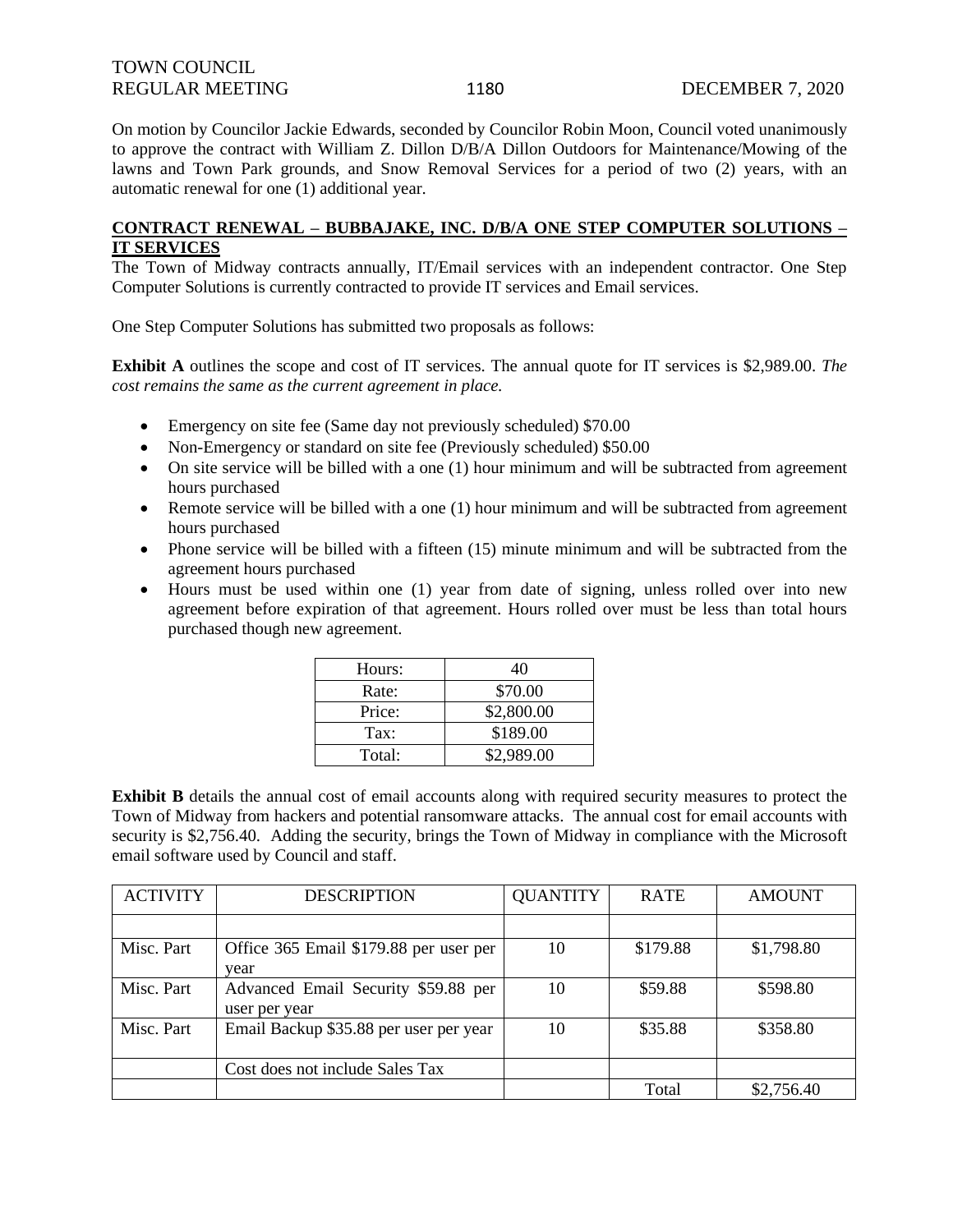Staff recommends Town Council approve the Independent Contractor Agreement with BUBBAJAKE D/B/A One Step Computer Solutions for IT Services in the amount of \$2,989.00 and Email Licenses and Security in the amount of \$2,756.40.

Town Attorney Jim Lanik has reviewed and approved the Independent Contractor's Agreement with BUBBAJAKE, D/B/A One Step Computer Solutions.

Town Manager Tammy Michael said that Mr. Estep is putting in a lot of work behind the scenes especially backing up the Town's emails. Mr. Estep has a new software program that will give the Town a detailed account of the hours he is using.

On motion by Councilor Jackie Edwards, seconded by Councilor Berkley Alcorn, Council voted unanimously to approve the contract with BUBBAJAKE D/B/A One Step Computer Solutions with Exhibit A for IT Services at a cost of \$2,989.00 and Exhibit B for Email Licenses and Security at a cost of \$2,756.40.

### **APPROVE CONTRACT – WILLOW'S WISHING WELLS LANDSCAPING – TOWN PARK WALKING TRAIL MAINTENANCE**

To provide a safe environment for walking and exercise by Midway residents and visitors to the Town Park Walking Trail, a maintenance agreement is required to properly maintain the trail.

Willow's Wishing Wells Landscaping has submitted the following proposal:

**Exhibit A** outlines the scope of services and hourly rate for Town Park Walking Trail Maintenance. Services include, but are not limited to, tractor work (grading and leveling the track,) hauling granite dust to repair washed areas, etc.

The hourly rate of \$75 includes the equipment, operator, and insurance costs. (Note: the hourly rate is reasonable and consistent with other landscapers.)

**Scope of work:** Landscape maintenance and repair services in general for the Town of Midway Park Trail.

- Tractor work: grading and leveling the track surface
- Tractor work: hauling in granite dust to repair wash areas
- Working with Town Manager Tammy Michael for requested services or additional services as needed.
- Walking Trail will typically be graded and leveled on Friday and Monday due to the amount of use during the weekend. Additional days may be required due to weather/rain.
- Extra materials such as granite dust will be provided by the Town of Midway

Willow's Wishing Wells Landscaping will invoice the Town monthly.

Town Attorney Jim Lanik has reviewed and approved the Independent Contractor's Agreement with Willow's Wishing Wells Landscaping.

Town Staff has reviewed the proposal and recommend Town Council approve the agreement with Willow's Wishing Wells Landscaping.

On motion by Councilor Robin Moon, seconded by Councilor Keith Leonard, Council voted unanimously to approve the contract with Willow's Wishing Wells Landscaping for Town Park Walking Trail maintenance at an hourly rate of \$75.